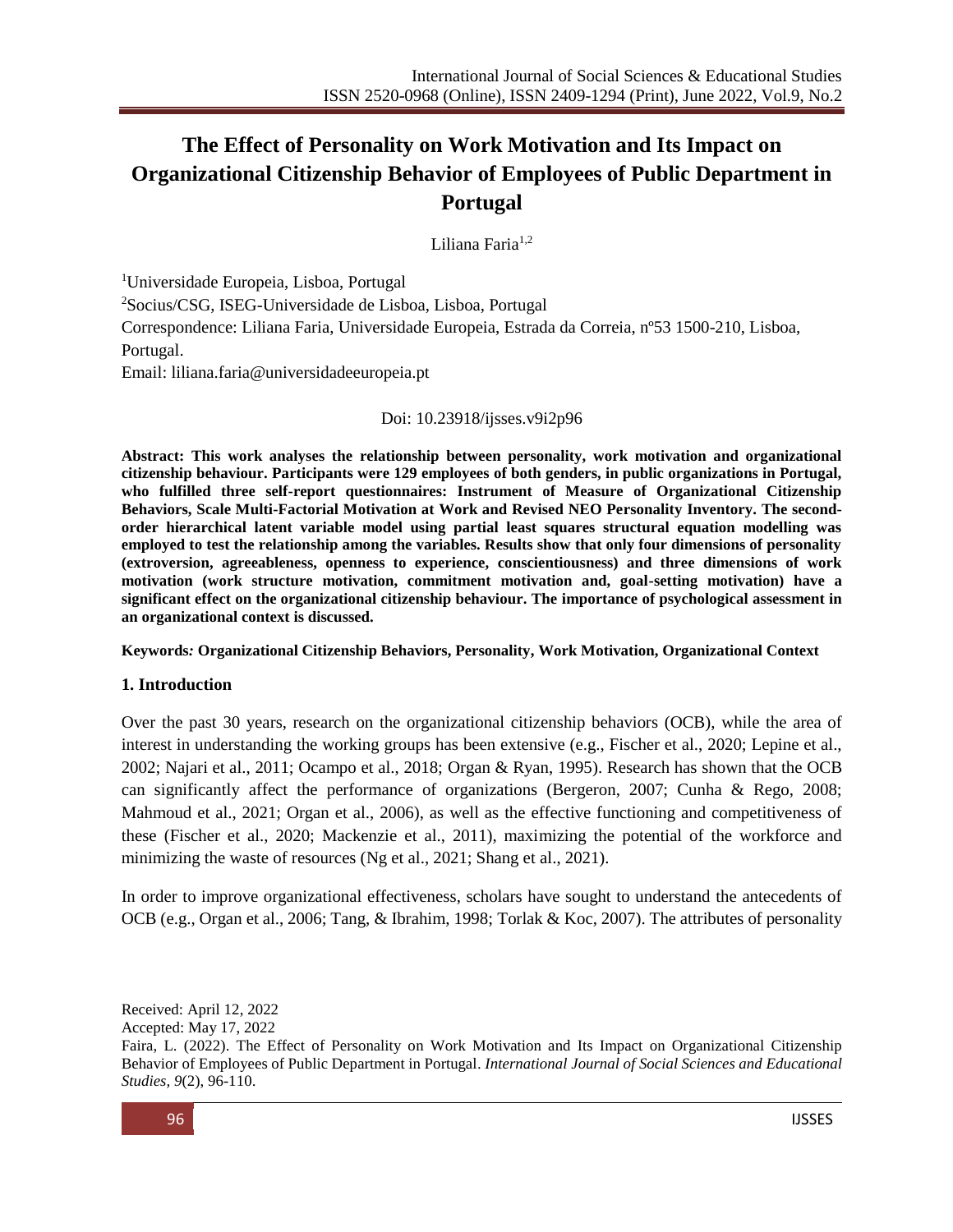(Organ & Lingl, 1995; Organ, 1994; Organ & Ryan, 1995; Salvati et al., 2011) and motivation (Barbuto et al, 2003; Organ, 1990; Rioux & Penner, 2001) have emerged as one of the most studied predictors. Podsakoff et al. (2000) showed that personality can produce organizational citizenship behaviors, as well as influence the motivation of individuals, affecting the way they interpret and react to different situations (Ucho, 2012).

However, to date, we are not aware of any studies that have investigated the relationship between the OCB, personality and motivation at work in the Portuguese context. Therefore, the aim of this study is to fill this research gap and to evaluate the relationship between these constructs to better understand the basis of dispositional OCB.

## **1.1 Organizational Citizenship Behaviors (OCB)**

The OCB has been designed as a multidimensional construct, a cultural / contextual there is, however, consensus on its definition and dimensions that make up (Podsakoff et al., 2000; Podsakoff et al., 2009). The definition that has been the most traditional in the literature is presented by the Organ (1988), which states that the OCB are individual behaviors that are arbitrary, not directly or explicitly recognized by the formal reward system and that in aggregate promotes the effective functioning of the organization. In other words, the OCBs are outside the field of formal behavior, insofar as they are not explicitly authorized or measured system performance assessment, yet which facilitate organizational efficiency and interpersonal interaction. They are defined as affiliate behaviors and promoters and prosaically (Okediji et al., 2009) distinguishing behaviors challenging or contesting and, seen by the performer as less likely to lead to rewards come from the formal system. This means that "may influence organizational objectives performing actions not directly related to their main functions, but important because they shape the organizational contexts, social and psychological that serve as critical catalyst for task activities and processes" (Rego, 2002, p.51). Rego (2000) by analysis of eighty-seven works devoted to the subject of OCB, it was found that there are five dimensions, eighteen present in these studies and at least three of them in thirty-one articles, namely: (i) Generalized compliance - is the execution of activities in order to exceed the minimum requirements normally expected or (ii) Sportsmanship - no awkward circumstances condone excessive lamentations and complaints to avoid problems, (iii) Civic Virtue - implies the involvement and responsible participation in the political life of the organization, (iv) Altruism - is to help people with specific problems or tasks and organizationally relevant; (v) Courtesy - defines behaviors that aim to prevent the occurrence of problems with others.

Research suggests that employees may also engage in OCB because they feel obligated to do so (Bolino et al., 2013; Organ et al., 2006).

# **2.2 Personality, Big Five Model and OCB**

Personality can be defined as the set of psychological characteristics that determine the patterns of thinking, feeling and acting, that is, the personal and social individuality of someone (e.g., Cattell, 1995). The Big Five model of personality (McCrae & Costa, 1989) is a model of personality recognized, valid and enforceable in Psychology due to solid infrastructure empirical providing a taxonomic structure for basic research on personality. Argues that personality consists of five relatively independent dimensions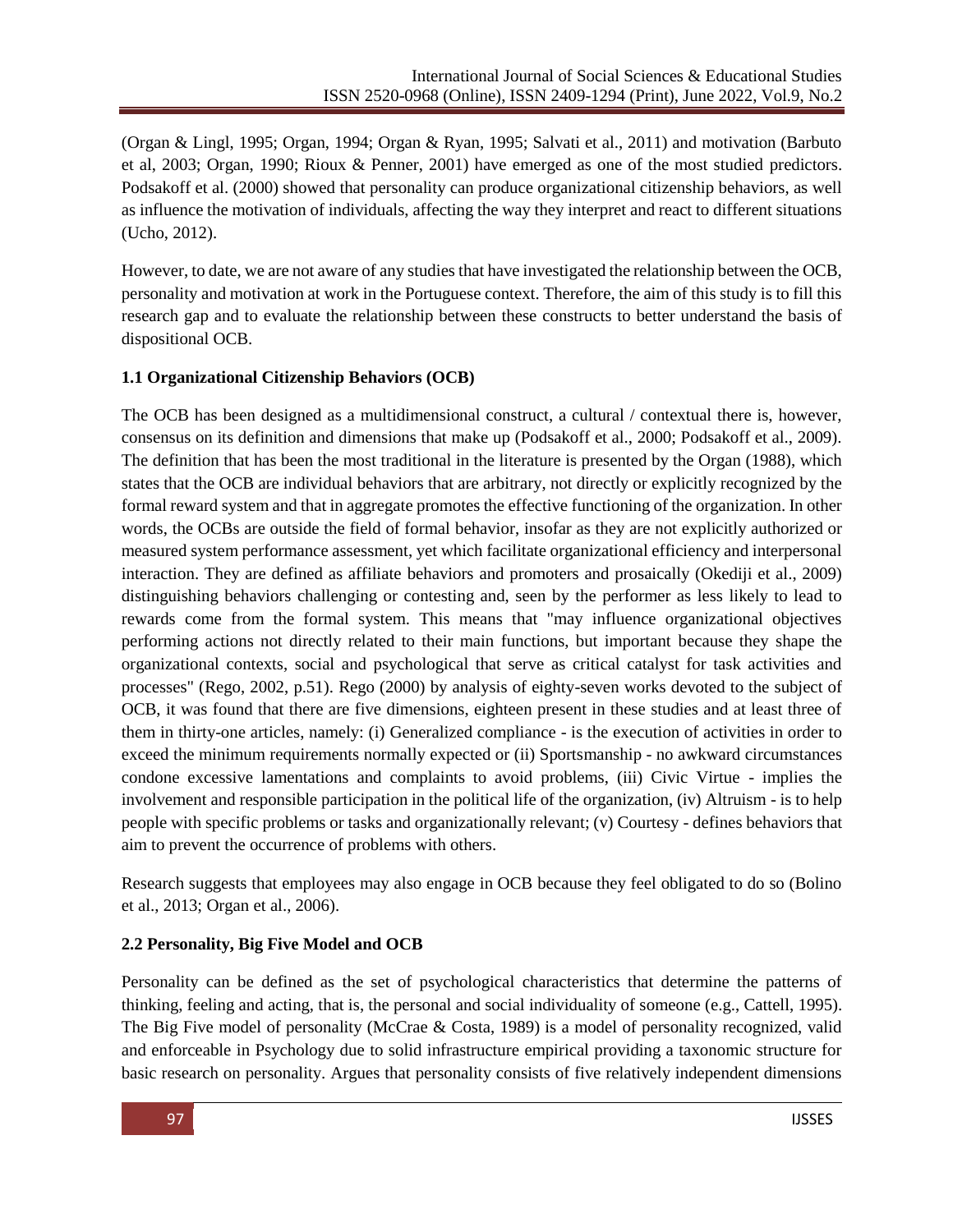which together provide a meaningful taxonomy for the study of individual differences. These five dimensions are openness to experience, conscientiousness, extroversion, neuroticism and agreeableness. Each of the five dimensions is such that a bucket contains a set of features which tend to occur together (e.g., Costa & McCrae, 1992). Thus, openness to experience denotes the trend of demand active and enjoys new experiences, relating strongly to the conservative nature / liberal ideas and attitudes expressed. It involves aspects such as fantasy or receptivity to the inner world and imagination, esthetics or art appreciation and beautiful, openness to feelings, openness to new experiences practices, intellectual curiosity and readiness to re-examine their own values and those of authority (McCrae & John, 1992). The conscientiousness involves a degree of personal organization, persistence, motivation and control objectives, belief in personal competence, the need for personal fulfilment, self-discipline and the ability of planning or deliberation, that is, the tendency to think things before they act or speak (Barrick & Mount, 1991). The extroversion refers to the quantity and intensity of energy towards the outside, i.e. into the social world (Costa & McCrae, 1992). It involves, in general, be warm / to have an interest in friendship, be gregarious and prefer the company of others, to have social ascendancy and power of expression among others, be active, seeking excitement or stimulation coming from the environment and the tendency to experience emotions positive (Barrick & Mount, 1991). In turn, agreeableness relates to the type or types of interactions preferred by students in relationship to others. Mainly involves feelings of trust in others, and the belief in the sincerity and good intentions of others, and also the trend towards openness and directness in verbal expression, altruism or concern for the welfare of others, indulgence or the tendency for conflict resolution, personal modesty and attitude of sympathy for others (Barrick & Mount, 1991). Finally, neuroticism refers to the experience of negative feelings face to life situations, such as anxiety or states of frustration and bitterness, depression, feelings of guilt, sadness, loneliness and depression, social anxiety and shyness, or also, the tendency for impulsiveness and difficulty postponing immediate gratification of their action (Barrick & Mount, 1991).

The literature in the area of personality and OCB is vast (e.g., Barrick & Mont, 1991; Organ, 1994; Okediji et al., 2009; Salvati et al., 2011; Robertson & Callinan, 1998; Ucho, 2012) and has shown that there is a strong relationship between the OCB and personality characteristics.

Several meta-analyses have provided evidence for the relations of the Big Five personality domains with OCB (e.g., Chiaburu et al., [2011;](https://www.tandfonline.com/doi/full/10.1080/08959285.2021.1891072) Hoffman et al., [2007;](https://www.tandfonline.com/doi/full/10.1080/08959285.2021.1891072) Ilies et al., [2009\)](https://www.tandfonline.com/doi/full/10.1080/08959285.2021.1891072). The agreeableness, conscientiousness, extraversion and neuroticism have been suggested as predictors of OCB (King et al., 2005; Najari et al., 2011; Organ & Ryan, 1995). Recent evidence (Pletzer et al., 2021) suggests that extraversion exhibits the strongest relation with OCB, followed by conscientiousness, agreeableness, and openness to experience.

# **2.3 Work Motivation and OCB**

The motivation at work has deserved a special mention by many scholars, who have tried over time to understand the behaviors and attitudes of employees in organizations in order to contribute to better their performance. In this sense, the motivation at work has been conceived as an attitudinal variable, involving feelings and thoughts (Fritzsche & Parrish, 2005). And usually manifested by the orientation of the worker to perform with speed and accuracy of their tasks and persists in its execution to achieve the expected result or expected. The study of motivation at work receives considerable interest in the literature due to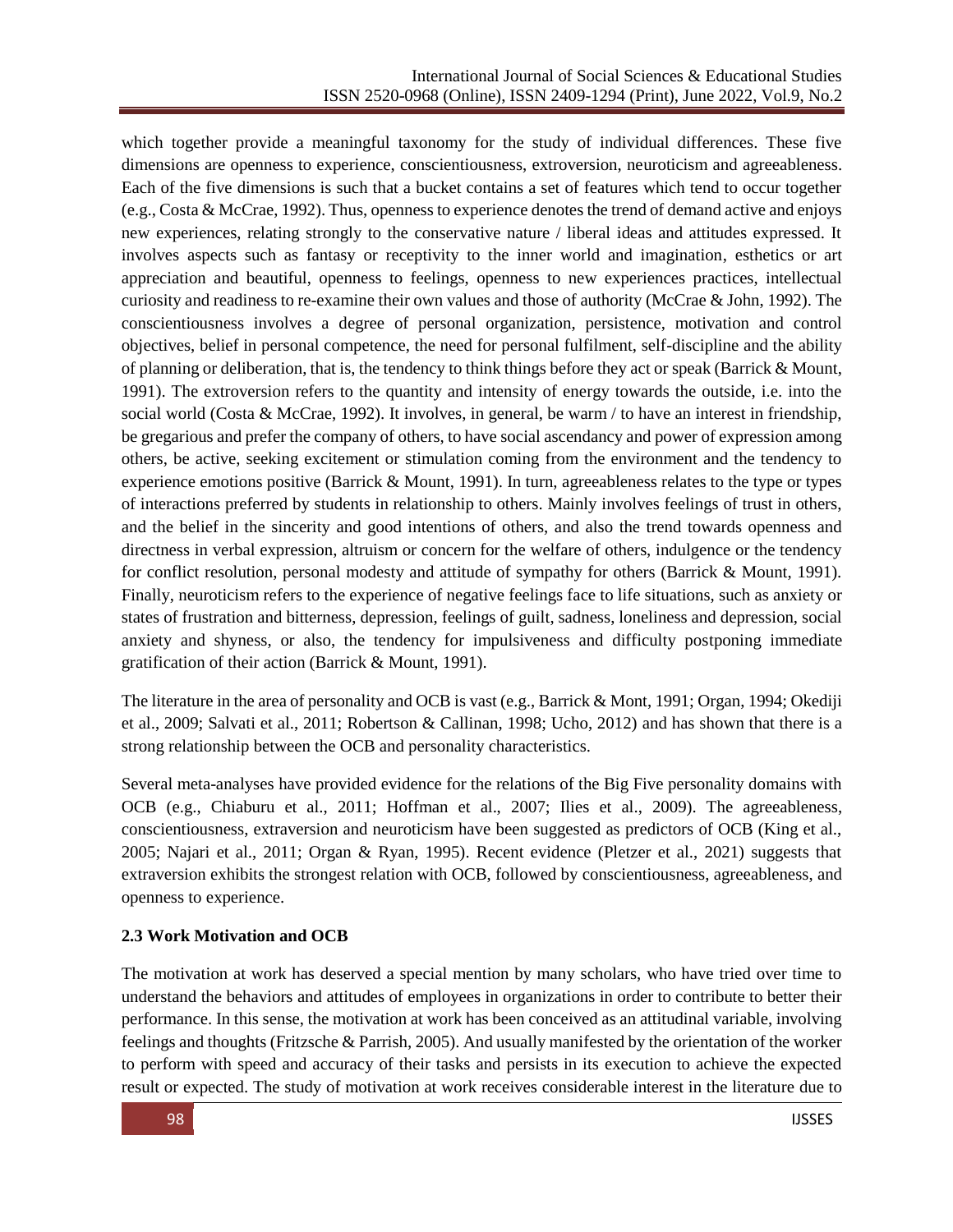its close relationship with the individual and organizational productivity (Bergeron, 2007; O'Brien & Allen, 2008) and job satisfaction (Ng et al., 2021). Thus, many theories have been put forward to explain the work motivation. Initially, the explanations were simple, based on a single dimension and did not consider the dynamics between the worker and his work. Thus, the theory of scientific management Taylor (1960), for example, considered that the salary was the key motivator and it was enough to get the expected performance of the worker. Subsequently, many other theories were developed, characterized by their greater complexity and an approach increasingly psycho-cultural, referring to the identification of the factors triggering the personal motivation of people (Sylqa, 2020).

Ferreira et al. (2006), based on some theoretical models that allow understanding the dynamics associated with the factors of labor motivation, proposed the existence of four dimensions of work motivation namely: (i) motivation to work organization (ii) with achievement motivation and power, (iii) motivation and performance, (iv) motivation associated with involvement.

The motivation in the organization of work concerns the psychological states associated with the acquisition of knowledge, increased responsibilities and knowledge of the results, such as the variety of roles, identity and meaning of tasks, autonomy and feedback (Hackman & Oldham, 1980). The motivation to achievement and power is related to three needs of the employee: (i) the drive for achievement toward a set of standards, which falls in the desire to be great and to be successful in competitive situations, (ii) desire to influence and control the behavior of others, motivating more status, prestige and the desire to gain influence over others, and (iii) the desire and willingness to have friends and be accepted by others (McClelland, 1987). The motivation of performance, in turn, consists of establishing goals and setting a standard or goal for guiding action having a positive effect on self-efficacy and consequently selfassessment of workers (Locke & Latham, 1990). Finally, the motivation associated with involvement refers to the belief in the acceptance of the values and goals of the organization as well as the commitment involved in the actions of every individual in the organization because they believe it is right and moral develop them (Allen & Meyer, 1996).

Research has suggested that motivation at work is significantly related to the OCB (Allen & Rush, 1998; Finkelstein & Penner, 2004; Mahmoud et al., 2021; Rioux & Penner, 2001; Tang & Ibrahim, 1998). For example, workers with higher levels of intrinsic motivation tend to look pleasant working conditions and are more likely to help others, and to create a climate of job satisfaction (Lepine et al., 2002). By contrast, individuals with high levels of instrumental motivation typically perform tasks and demonstrate behaviors to earn tangible rewards, such as salary increases, promotions, and other fringe benefits (Barbuto et al., 2003). Thus, one can expect that intrinsic motivation has a positive relationship with the OCB and instrumental motivation is negatively related to OCB (Torlak & Koc, 2007).

## **2. The Conceptual Model**

Based on the theoretical discussion and the constructs derived in the previous section, hypotheses were drawn from the model in Figure 1.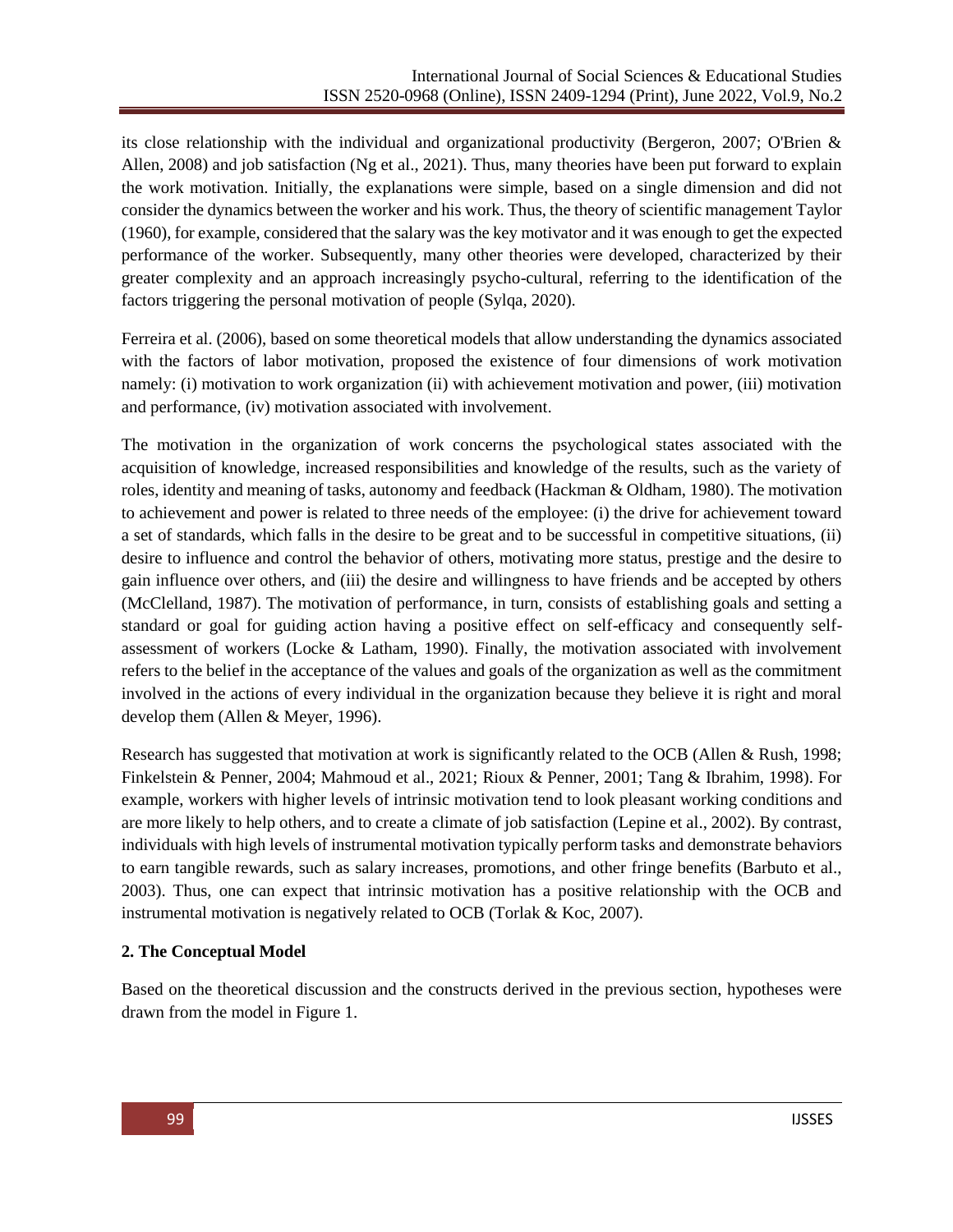

Figure 1: Research model

## **2.1 Hypotheses**

H1: Personality is negatively associated with OCB.

H2: Working Motivation is positively associated with OCB.

H3: Personality is negatively associated with Working Motivation.

## **3. Method**

## **3.1 Participants**

The sample is constituted by a total of 129 workers of a public services company, of both sexes, mostly females, (72.1% men 27.9% males). It presents an age ranging from 23 to 65 years old (Meanage=38.97; S.D.age=9.40). The workers are from two public institutions belonging to the Ministry of Science, Technology and Higher Education, located in the Greater Lisbon. In terms of educational and socioprofessional, we categorized the participants, from the information and status of academic qualifications and professional.

# **3.2 Measures**

In order to meet the objectives of this study, we opted for the use of three self-report questionnaires: (i) Instrument of Measure of Organizational Citizenship Behaviors (IMOCB. Organ & Konovsky, 1996, adapted by Rezende, 2009), (ii) Multi-Factorial Motivation at Work Scale (Multi-Moti. Ferreira et al., 2006) and (iii) Revised NEO Personality Inventory (NEO-PI-R. Costa & McCrae, 1992; adapted by Lima, 1997).

IMOCB: The Instrument for Measuring Organizational Citizenship Behaviors (Konovsky & Organ 1996, adapt. Rezende, 2009), is a self-report instrument, built with the aim of assessing citizenship behaviors in context and aid understanding of the importance these behaviors (Konovsky & Organ 1996). It consists of 32 items, with response Likert-type format with seven response categories, where 1 mean "strongly disagree" and 7 "strongly agree". Of the 32 items of the scale, some find the question posed in the negative, and therefore should be reversed. They find themselves in this situation the items 20, 21 and 22. The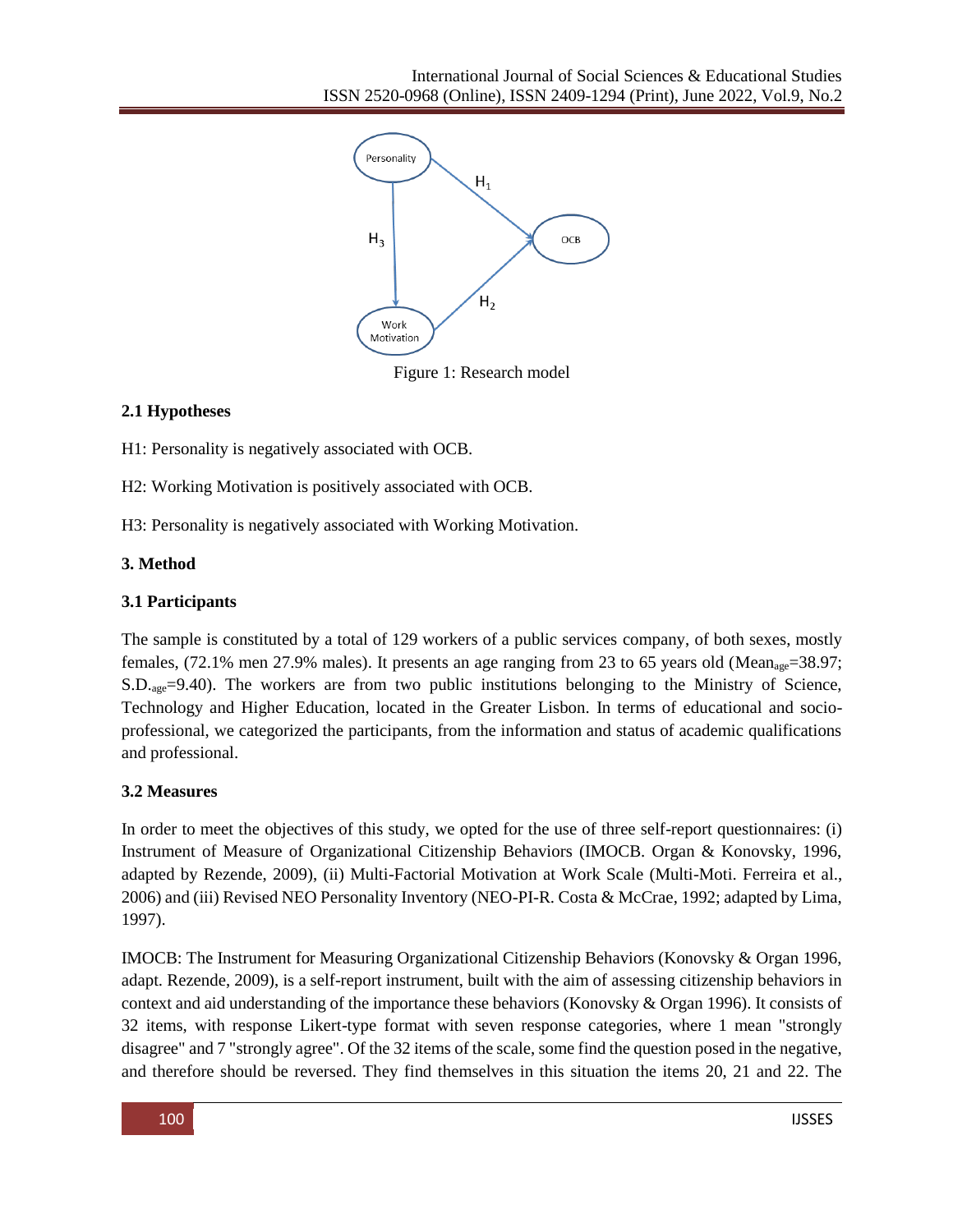instrument has good internal consistency (values between .63 and .85) and a factor analysis with 69.3% of variance explained, which revealed five factors emerging construct on citizenship: altruism, courtesy, sportsmanship, civic virtue and generalized compliance.

NEO.PI.R: The Personality Inventory - Revised (Costa & McCrae NEO.PI. R., 1992, version adapted by Lima, 1997) aims to assess the five dimensions of personality. In its adapted version consists of 60 items in Likert format (scale of five response categories ranging from strongly disagree to strongly agree), organized into five dimensions: neuroticism, extraversion, openness to experience, agreeableness and conscientiousness. Through description of the subject's position in the five dimensions, gives a comprehensive scheme, which summarizes your style emotional, interpersonal, experiential, attitudinal and motivational. Based in Lima (1997), the English version of the NEO-PI-R measures the same dimensions of personality that the American version, with good psychometric properties. Lima (1997) reported alphas of .86, .75, .76, .72 and .84 for the dimensions of neuroticism, extraversion, openness to experience, agreeableness, and conscientiousness, respectively.

MULTI-MOTI: This is a questionnaire designed by Ferreira et al. (2006) that measures the motivation in workplace. The factor analysis indicates that the scale is composed by four dimensions related with motivation to: organization at workplace; work performance; power and achievement; and involvement. It contains 28 items rated in a 5 -point scale. The questionnaire evaluates the personal factors that compose the motivated behavior at work, based in the theories of internal and external motivation of McClelland (1997), Allen and Meyer (1996) or Lock and Lathan (1990) but also according to an extended line of investigations in the field of motivation at work and work processes. One high score in a certain sub-scale indicates that the worker is also highly motivated but a low score can be understood as an indication of low motivation at work. The questionnaire possesses good psychometric qualities, related to validity, reliability and internal consistency (Cronbach's  $\alpha$  = .70 for all four factors).

The distributional properties of the OCB, personality, and working motivation manifest variables were assessed. Our inspection of the measures of skewness and kurtosis shows only slight deviations from univariate normality in Personality and OCB. However, Mardia's (1970) test of multivariate kurtosis, of which Bentler (2005) has suggested that in practice, values above 5.00 are indicative of data that are nonnormally distributed, shows that Personality (normalized 64.006, p<0.001) and OCB (normalized 24.368, p<.001) data are nonnormally distributed.

# **3.3 Procedure**

Each participant completed the questionnaires anonymously during the administration of a small group, with the order of the questionnaires balanced across the entire sample. Participants were informed about the nature of the study and other information, such as the need to be genuine in the answers and ensuring the confidentiality of individual results. Although there was no submission to the ethics committee, as it is not a required standard in Portugal, the investigation is in accordance with the provisions of the Declaration of Helsinki.

## **3.4 Analyses and Results**

To estimate the hierarchical construct model, we used PLS-SEM (Lohmöller, 1989). Among the reasons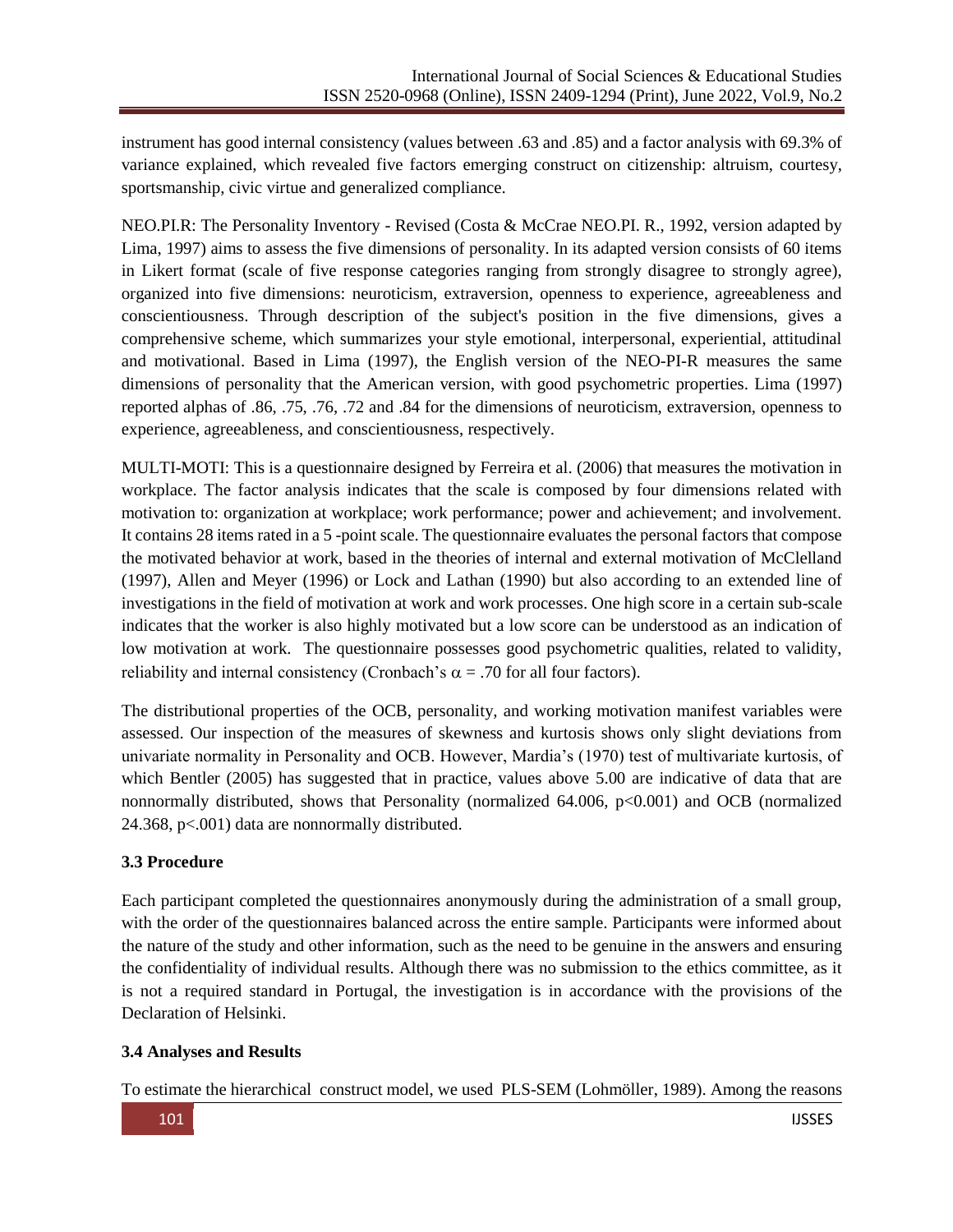of using PLS-SEM are its fewer demands on the underlying data distribution and sample size compared to covariance-based structural equation modeling (CB-SEM) which has constraints regarding the distributional properties (multivariate normality), measurement level, sample size, model complexity, identification, and factor indeterminacy (Hair et al., 2011).

The psychometric properties of OCB, personality, and working motivation were tested using confirmatory factor analysis (CFA). The software used was SmartPLS 2.0 M3.

In our case the second order hierarchical latent variable model used is a reflective/reflective type. We used the repeated indicator approach (Lohmöller, 1989) for the estimation of the hierarchical latent variable model, in which a higher order latent variable specifies a latent variable that represents all the manifest variables of the underlying lower-order latent variables. The mode of measurement for the higher-order repeated indicators was mode A since the constructs are of reflective type and the inner weighting scheme was the Path Weighting Scheme. The initial values for the outer model relationships was 1.0, the data was standardized with "Mean 0, Var 1", a maximum number of iterations of 300 and abort criterion 1.0E-5.

The PLS-SEM model evaluation rely on bootstrapping, a form of resampling procedure. The bootstrapping settings used were cases equal to the number of our sample (129), with 5000 replications and individual level changes.

For the outer model evaluation of the 1st order latent variables, we followed the recommendations stated in Hair et al. (2011) evaluating indicator reliability, internal consistency reliability (Bagozzi & Yi, 1988), convergent validity (Bagozzi & Yi, 1988) and discriminant validity using Fornell-Larcker criterion and cross-loadings (Chin, 1998).

This way it was possible for personality still show internal consistency reliability. Indicator reliability was examined by measuring the outer loadings on all items in the model. The absolute standardized outer loadings ranged from .539 to .903. We followed Henseler et al. (2009) and deleted indicators with outer standardized loadings smaller than .4 only discarding indicators when indicator's reliability is low and their elimination goes along with a substantial increase of composite reliability. AVE values ranged from .511 to 0.710 ( $> .50$ ) so convergent validity was verified (Bagozzi & Yi, 1988). Likewise, Composite Reliability values ranged from .750 to .833 (>.70) assuring internal consistency reliability.

We followed the same recommendations for the 2nd order latent variables (work motivation, OCB and personality) used in the 1st order latent variables considering the path coefficients between 1st and 2nd order latent variables as indicators of the structural model 2nd order latent variables.

Convergent validity was assessed by measuring AVE (Bagozzi & Yi, 1988). All constructs showed AVE values greater than the .5 threshold, except for OCB. Its AVE was .408 which is lower than .5. However, the values of CR the square root of AVE, and the cross-loadings showed that OCB does measure the construct sufficiently. For this reason, we decided to retain OCB in the model.

For the discriminant validity of our 2nd order constructs we verify if each latent variable AVE is higher than its squared correlation with any other construct, in this case if the square root of AVE is higher than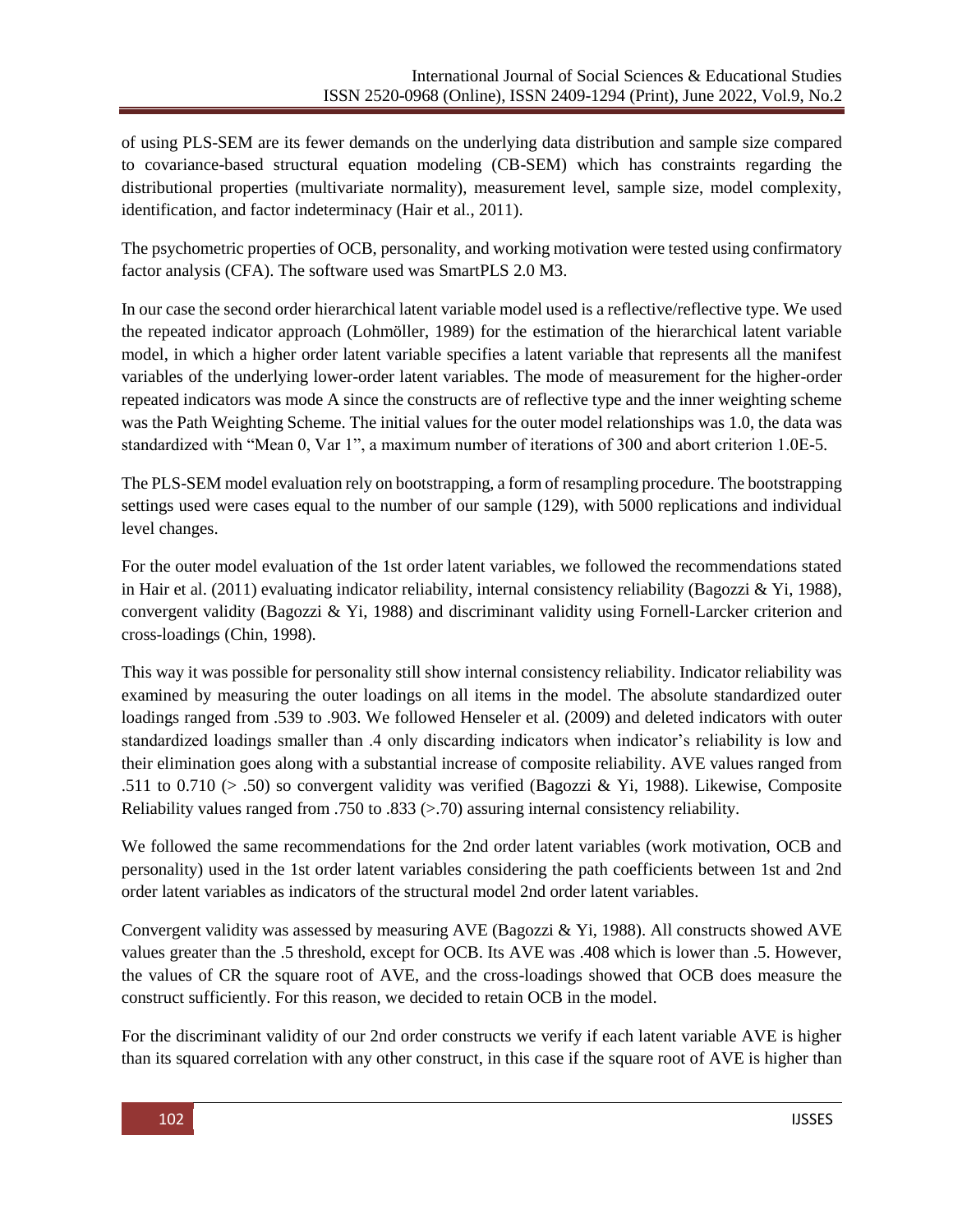its correlation with any other construct. The values of the square root of AVE for each construct are greater than the highest correlation between that construct and the other constructs (Bagozzi & Yi, 1988).

# **4. Results**

PLS-SEM does not report any kind of fit indices like CFI or RMSEA used in CB-SEM. The evaluation of PLS model is based on prediction-oriented measures that are non-parametric (Chin, 1998). The PLS structural model is mainly evaluated by R2 of endogenous latent variable Chin (1998), effect size f2 (Cohen, 1988) and the Stone-Geisser Q2 test for predictive relevance (Geisser, 1974).

The predictive power of the model was analyzed using R2. Using the PLS Algorithm function in SmartPLS 2.0, we computed the R2 statistics OCB endogenous latent variable in the model. The R2 value of OCB was 0.129 (Table 1) all of which are greater than the acceptable threshold of .1.

The effect size (*f*2) complements R2 and considers the relative impact of a particular exogenous latent variable on an endogenous latent variable by means of changes in the R2 (Cohen, 1988), was measured using the formula *f*2=(R2included−R2excluded)/ (1-R2included). Cohen (2008) suggests *f*2 values of .02, .15 and .35 for small, medium and large effect sizes of the predictive variables. In our study, we found small effect sizes of Personality (*f*2=.043) and Work motivation (*f*2 .085) on OCB (See table 1).

| 2nd order Latent Variables | $\mathsf{R}^2$ | £2   | $f2$ effect size rating |
|----------------------------|----------------|------|-------------------------|
| OCB                        | .129           |      |                         |
| Personality                |                | .043 | Small                   |
| Work motivation            |                | .085 | Small                   |

Table 1: Effect sizes of the latent variables

We assessed the predictive relevance of the OCB endogenous latent variable using Stone-Geisser's Q2 statistic (Geisser, 1974). By following the blindfolding re-sampling approach (omission distance  $= 7$ ), the predictive power of the model was examined by means of Stone-Geisser's Q2, cross-validated index. The  $Q2$  value of OCB was greater than zero  $(Q2=0299)$ , suggesting the predictive relevance of the model (Chin, 1998).

# **4.1 Hypothesis Testing**

Hypotheses were tested examining the significance of the path coefficient estimates on the three paths in the inner model. In order to produce more reasonable standard error estimates, we used a bootstrap technique. Following Hair et al. (2011), we set 5000 re-sampling with replacement from the number of bootstrap cases equal to the original number of 129 observations to generate standard errors and obtain tstatistics.

The path coefficient from personality to OCB is -0.204 ( $t=2.117$ ,  $p<0.05$ ) and from working motivation to OCB is 0.280 (t=2.327, p<.05) so H1 and H2 are supported. We may notice that personality has a negative relationship with OCB and working motivation has a positive relationship with OCB. H3 is not supported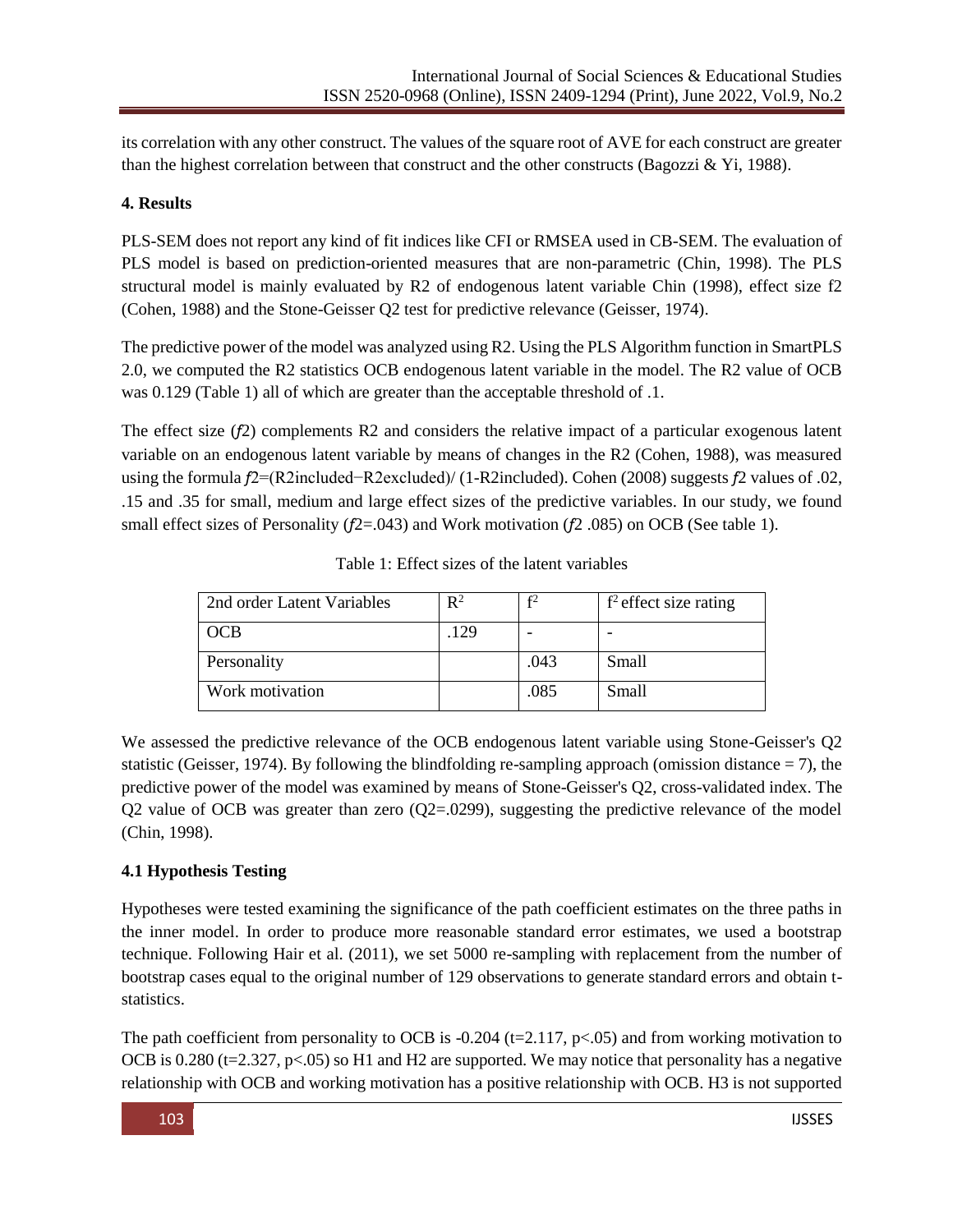because de path coefficient from personality to working motivation is not significant (t=1.097, p>.05). Figures 2 and 3 illustrates the assessed structural model and Table 2 summarizes the results of the hypothesis tests.



Figure 2: Assessment of the structural model

*Notes.* \*\*\* - p<.001; \* .010≤p<.050 (5% significance);  $\text{ns } p$  > 050 (no significance)



Figure 3: Assessment of the structural model

*Notes.* \*\*\* - p<.001;  $*$  .010 $\leq$ p<.050 (5% significance); <sup>ns</sup> p>.050 (no significance) italic – 1st order LV with reversed items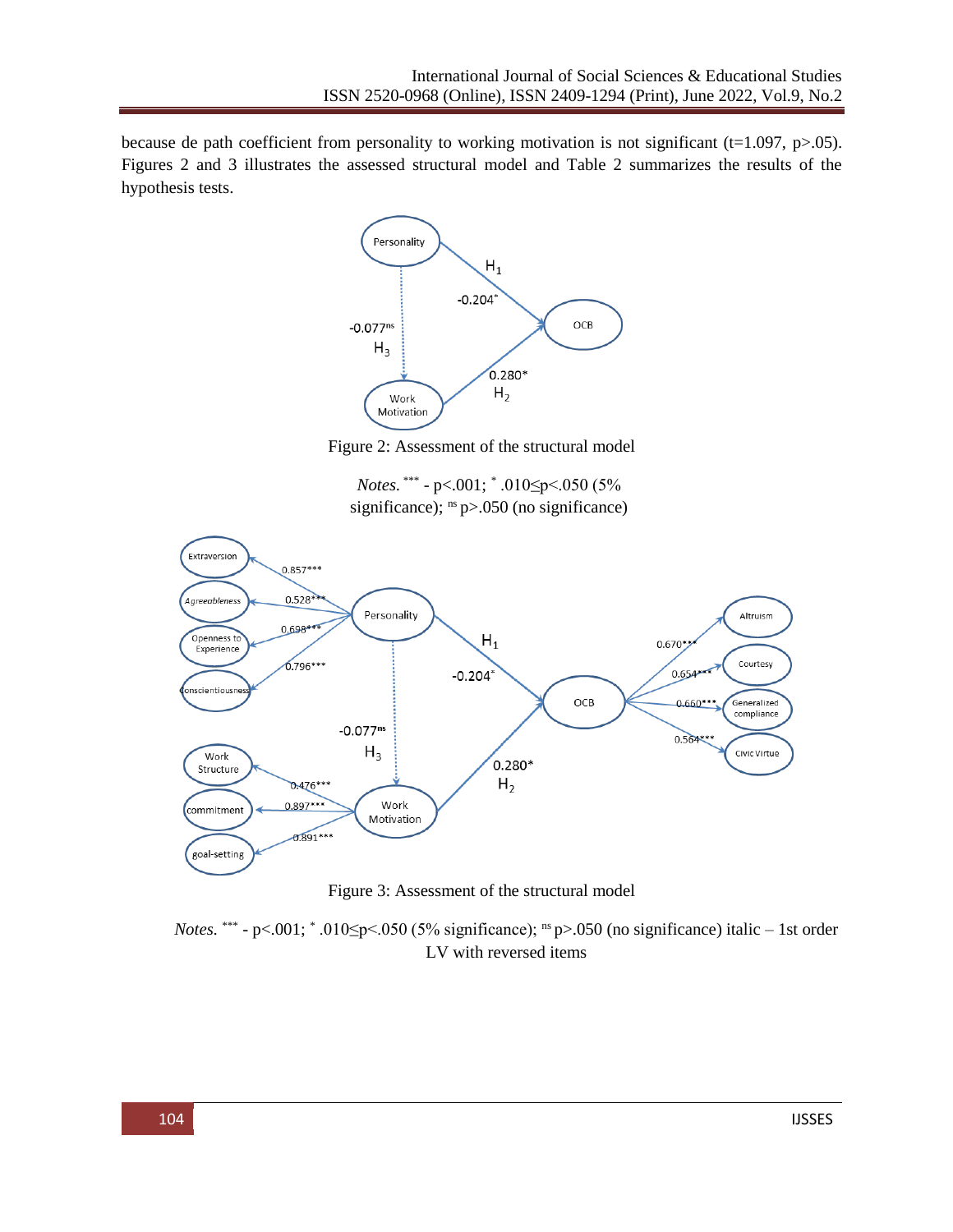| Paths                                         | Standardized     | t-statistics | Supported      |
|-----------------------------------------------|------------------|--------------|----------------|
|                                               | coefficients     |              | hypothesis     |
| H1: personality $\rightarrow$ OCB             | $-.204*$         | 2.117        | Yes            |
| H2: work motivation $\rightarrow$ OCB         | $.280*$          | 2.327        | Yes            |
| H3: personality $\rightarrow$ work motivation | $-.077^{\rm ns}$ | 1.097        | N <sub>0</sub> |

Table 2: Assessment of path analysis

*Note.*  $*$  5% significance  $-t$  > 1.96; <sup>ns</sup> no significance  $-t$  < 1.96

## **5. Discussion**

The primary purpose of the present study was to examine relationship between personality, work motivation and OCB in public organizations in Portugal. Our results indicate that personality is negatively associated with OCB and Working Motivation is positively associated with OCB. However, personality seems to have no significant effect on work motivation. Moreover, according to the results of model No. 3, the data suggest that only four dimensions of personality (extroversion, agreeableness, openness experience, conscientious) and three dimensions of work motivation (work structure motivation, commitment motivation and, goal-setting motivation) have a significant effect on the organizational citizenship behavior. This result also corroborates that of Organ (1990, 1994), Organ and Lingl, (1995) and Podsakoff et al., (2000) who reported that personality factors significantly predict organizational citizenship behavior (Pletzer eta l., 2021; Ucho, 2012), and Barbuto et al. (2003), Finkelstein and Penner (2004), who reported that work motivation significantly predict organizational citizenship behavior.

However, unlike other studies (e.g., Barrick & Mount, 1991; Robertson & Callinan, 1998; Tett et al., 1991) which states that there is a strong relationship between OCB and personality characteristics, our study points to a small relationship. Also, unlike other studies (Najari et al., 2011; Ocampo et al., 2018; Organ & Ryan, 1995) showing that neuroticism is a strong predictor of OCB in our study, this feature does not seem to have any relationship with OCB.

Thus, it appears that the psychological states associated with the acquisition of knowledge, increased responsibilities and knowledge of results, beliefs acceptance of the values and goals of the organization (Allen & Meyer, 1996), and the establishment of goals and fiction of a standard or goal for guiding action (Locke & Latham, 1990), have a positive effect on OCB. In this sense, considering the outcomes of the research it is recommended that the public organization try to know the personality traits and motivation of its employees and pay enough attention to this important matter that is the organizational citizenship behavior. This study may contribute, also, to guidelines for the intervention in the labor give more focus and / or consider personality traits and work motivation, because these variables are related to OCB and consequently with the organization's effectiveness.

This research is limited mainly at the level of the sample. Future research should attempt to replicate these results with a wider variety of organizations and jobs, as well as with the inclusion of other demographic and psychological variables.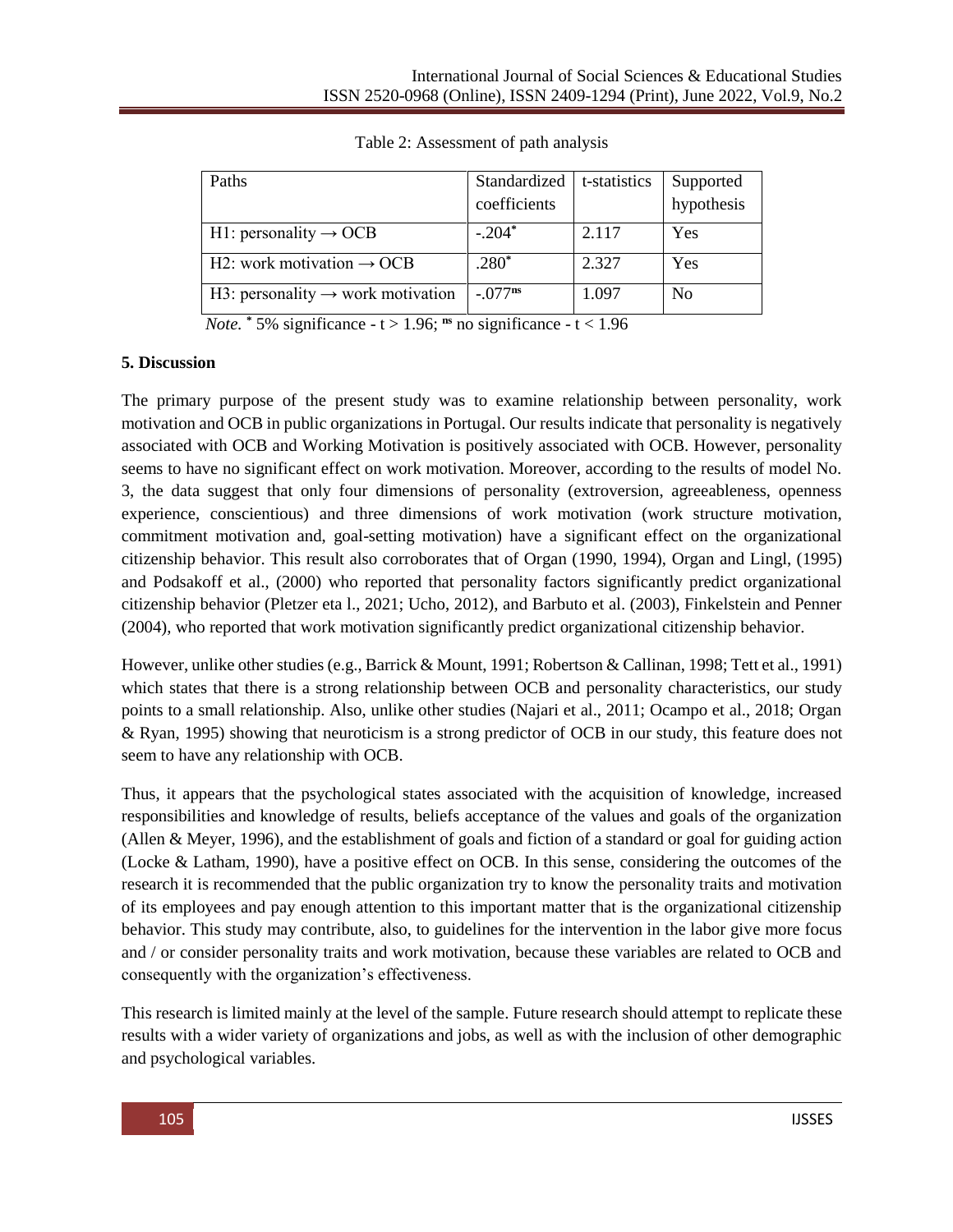## **References**

- Allen, N. J., & Meyer, J. P. (1996). Affective, continuance, and normative commitment to the organization: An examination of construct validity. *Journal of Vocational Behavior, 49*(3), 252-276.<https://doi.org/10.1006/jvbe.1996.0043>
- Allen, T. D., & Rush, M. C. (1998). The effects of organizational citizenship behavior on performance judgments: A field study and a laboratory experiment. *Journal of Applied Psychology, 83*(2), 247-260.<https://doi.org/10.1037/0021-9010.83.2.247>
- Bagozzi, R. P., & Yi, Y. (1988). On the evaluation of structural equation models. *Journal of the Academy of Marketing Science*, *16*(1), 74-94. <https://doi.org/10.1007/BF02723327>
- Barbuto, J. E., Brown, L. L., Wheeler, D. W., & Wilhite, M. S. (2003). Motivation, altruism, and generalized compliance: A field study of organizational citizenship behaviors. *Psychological Reports, 92*(2), 498-502.<https://doi.org/10.2466/pr0.2003.92.2.498>
- Barrick, M. R., & Mount, M. K. (1991). The Big Five personality dimensions and job performance: A meta-analysis. *Personnel Psychology, 44*(1), 1-26. [https://doi.org/10.1111/j.1744-](https://doi.org/10.1111/j.1744-6570.1991.tb00688.x) [6570.1991.tb00688.x](https://doi.org/10.1111/j.1744-6570.1991.tb00688.x)
- Bentler, P. M. (2005). *EQS 6 Structural equations program manual*. Multivariate Software.
- Bergeron, D. M. (2007). The potential paradox of organizational citizenship behavior: Good citizens at what cost? *Academy of Management Review, 32*(4), 1078-1095. <https://doi.org/10.5465/amr.2007.26585791>
- Bolino, M. C., Klotz, A. C., Turnley, W. H., & Harvey, J. (2013). Exploring the dark side of organizational citizenship behavior. *Journal of Organizational Behavior, 34*(4), 542–559. <https://doi.org/10.1002/job.1847>
- Cattell, R. B. (1995). The fallacy of five factors in the personality sphere. *The Psychologist,* 5, 207-208.
- Chiaburu, D. S., Oh, I.-S., Berry, C. M., Li, N., & Gardner, R. G. (2011). The five-factor model of personality traits and organizational citizenship behaviors: A metanalysis. *Journal of Applied Psychology, 96,* 1140-1166.<https://doi.org/10.1037/a0024004>
- Chin, W. W. (1998). The partial least squares approach to structural equation modelling. In G. A. Marcoulides, (Ed.), *Modern methods for business research* (pp. 295-336). Lawrence Erlbaum Associates.
- Cohen, J. (1988). *Statistical power analysis for the behavioral sciences*. Lawrence Erlbaum Associates.
- Costa, P. T., & McCrae, R. R. (1992). *Revised Neo-Personality Inventory (NEO-PI-R) and Neo Five-Factor Inventory (NEO-FFI) Professional Manual. Psychological Assessment Resources.*
- Cunha, E. P., & Rego, A. (2008). OCB and effectiveness: An empirical study in two small insurance companies. *The Service Industrial Journal*, *28*(4), 541-554. <https://doi.org/10.1080/02642060801917695>
- Ferreira, A., Diogo, C., Ferreira, M., & Valente, A. C. (2006). Construção e Validação de uma Escala Multi-Factorial de Motivação no trabalho (Multi-Moti) [Construction and Validation of a Scale Multi-Factorial Motivation at Work (Multi-Moti)]. *Comportamento Organizacional e Gestão*, *12*(2), 187-198.
- Finkelstein, M. A., & Penner, L. A. (2004). Predicting organizational citizenship behavior: Integrating the functional and role identity approaches. *Social Behavior and Personality: An International Journal, 32*(4), 383-398. <https://doi.org/10.2224/sbp.2004.32.4.383>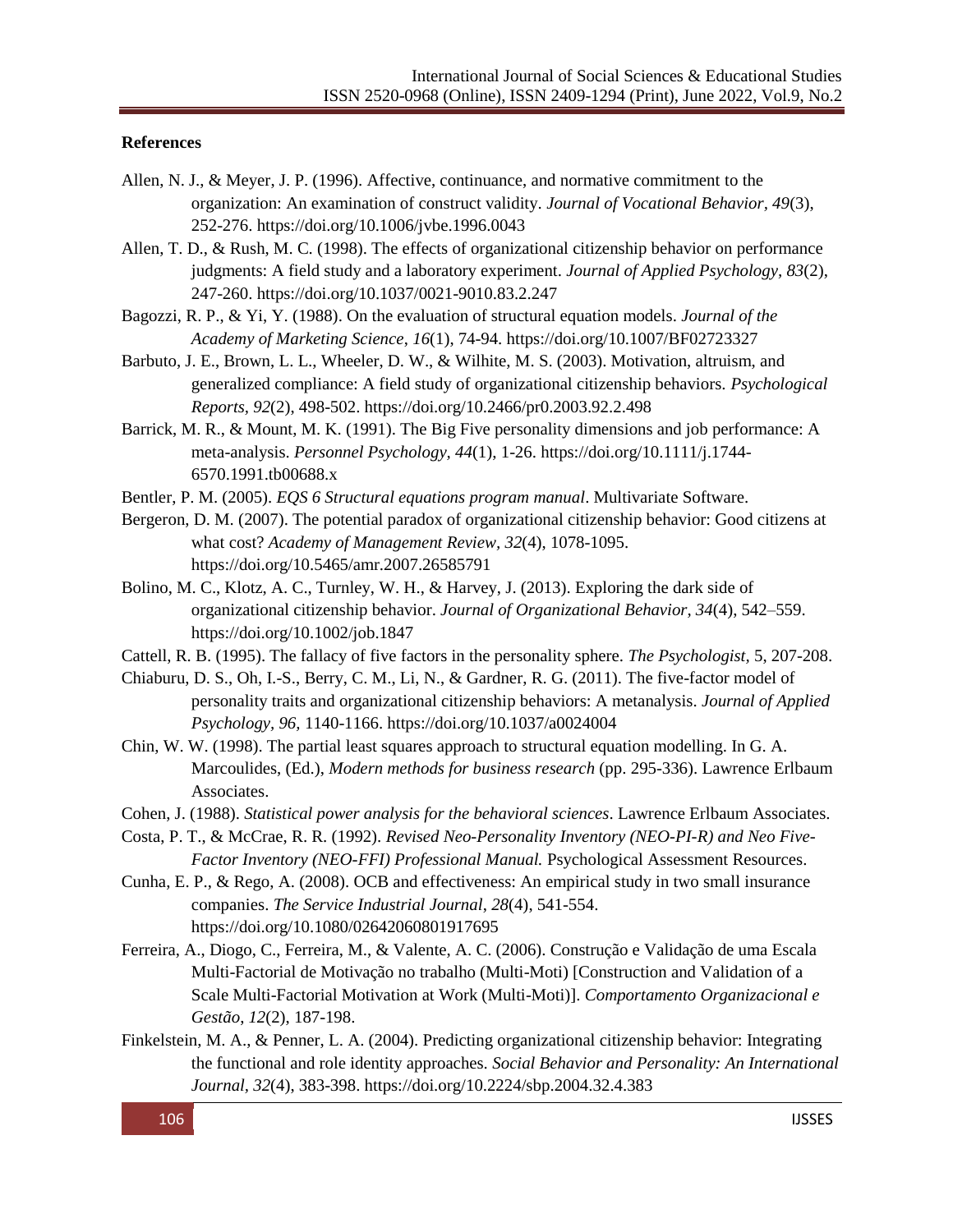- Fischer, S., Hyder, S., & Walker, A. (2020). The effect of employee affective and cognitive trust in leadership on organisational citizenship behaviour and organisational commitment: Metaanalytic findings and implications for trust research. *Australian Journal of Management, 45*(4), 662-679.<https://doi.org/10.1177/0312896219899450>
- Fritzsche, B. A., & Parrish, T. J. (2005). Theories and research on job satisfaction. In S. D. Brown, & R. W. Lent, (Eds.), *Career development and counselling: Putting theory and research to work* (pp. 180-202). Wiley, Hoboken.
- Geisser, S. (1974). A predictive approach to the random effects model. *Biometrika, 61*(1), 101-107. <https://doi.org/10.2307/2334290>

Hackman, J. R., & Oldham, G. R. (1980). *Work redesign.* Addison-Wesley Publishing Company.

- Hair, J. F., Ringle, C. M., & Sarstedt, M. (2011). PLS-SEM: Indeed, a silver bullet. *Journal of Marketing Theory and Practice*, *19*(2), 139-151. [https://doi.org/10.2753/MTP1069-](https://doi.org/10.2753/MTP1069-6679190202) [6679190202](https://doi.org/10.2753/MTP1069-6679190202)
- Henseler, J., Ringle, C. M., & Sinkovics, R. R. (2009). The use of partial least squares path modeling in international marketing. *Advances in International Marketing*, 20, 277-319. [https://doi.org/10.1108/S1474-7979\(2009\)0000020014](https://doi.org/10.1108/S1474-7979(2009)0000020014)
- Hoffman, B. J., Blair, C. A., Meriac, J. P., & Woehr, D. J. (2007). Expanding the criterion domain? A quantitative review of the OCB literature. *Journal of Applied Psychology, 92*(2), 555– 566. <https://doi.org/10.1037/0021-9010.92.2.555>
- Ilies, R., Fulmer, I. S., Spitzmuller, M., & Johnson, M. D. (2009). Personality and citizenship behavior: The mediating role of job satisfaction. *Journal of Applied Psychology, 94*(4), 945–959. <https://doi.org/10.1037/a0013329>
- King, E. B., George, J. M., & Hebl, M. R. (2005). Linking personality to helping behaviours at work: An interactional perspective. *Journal of Personality*, *73*(3), 585-607. <https://doi.org/10.1111/j.1467-6494.2005.00322.x>
- Konovsky, M. A., & Organ, D. W. (1996). Dispositional and contextual determinants of organizational citizenship behavior. *Journal of Organizational Behavior, 17*(3), 253-266. [https://doi.org/10.1002/\(SICI\)1099-1379\(199605\)17:3<253:AID-JOB747>3.0.CO;2-Q](https://doi.org/10.1002/(SICI)1099-1379(199605)17:3%3c253:AID-JOB747%3e3.0.CO;2-Q)
- LePine, J. A., Erez, A., & Johnson, D. E. (2002). The nature and dimensionality of organizational citizenship behavior: A critical review and meta-analysis. *Journal of Applied Psychology, 87*(1), 52–65.<https://doi.org/10.1037/0021-9010.87.1.52>
- Lima, M. L. P. (1997). *NEO-PI-R: Contextos teóricos e psicométricos. "Ocean" ou "Iceberg"?*  [Doctoral thesis*,* Faculdade de Psicologia e de Ciências da Educação de Coimbra]. <https://repositorio.ispa.pt/handle/10400.12/1647>
- Locke, E. A., & Latham, G. P. (1990). *A theory of goal setting and task performance*. Prentice-Hall.
- Lohmöller, J. B. (1989). *Latent variable path modeling with partial least squares.* Physica.
- MacKenzie, S. B., Podsakoff, P. M., & Podsakoff, N. P. (2011). Challenge-oriented organizational citizenship behaviors and organizational effectiveness: Do challenge-oriented behaviors really have an impact on the organization's bottom line? *Personnel Psychology, 64*(3), 559-592. <https://doi.org/10.1111/j.1744-6570.2011.01219.x>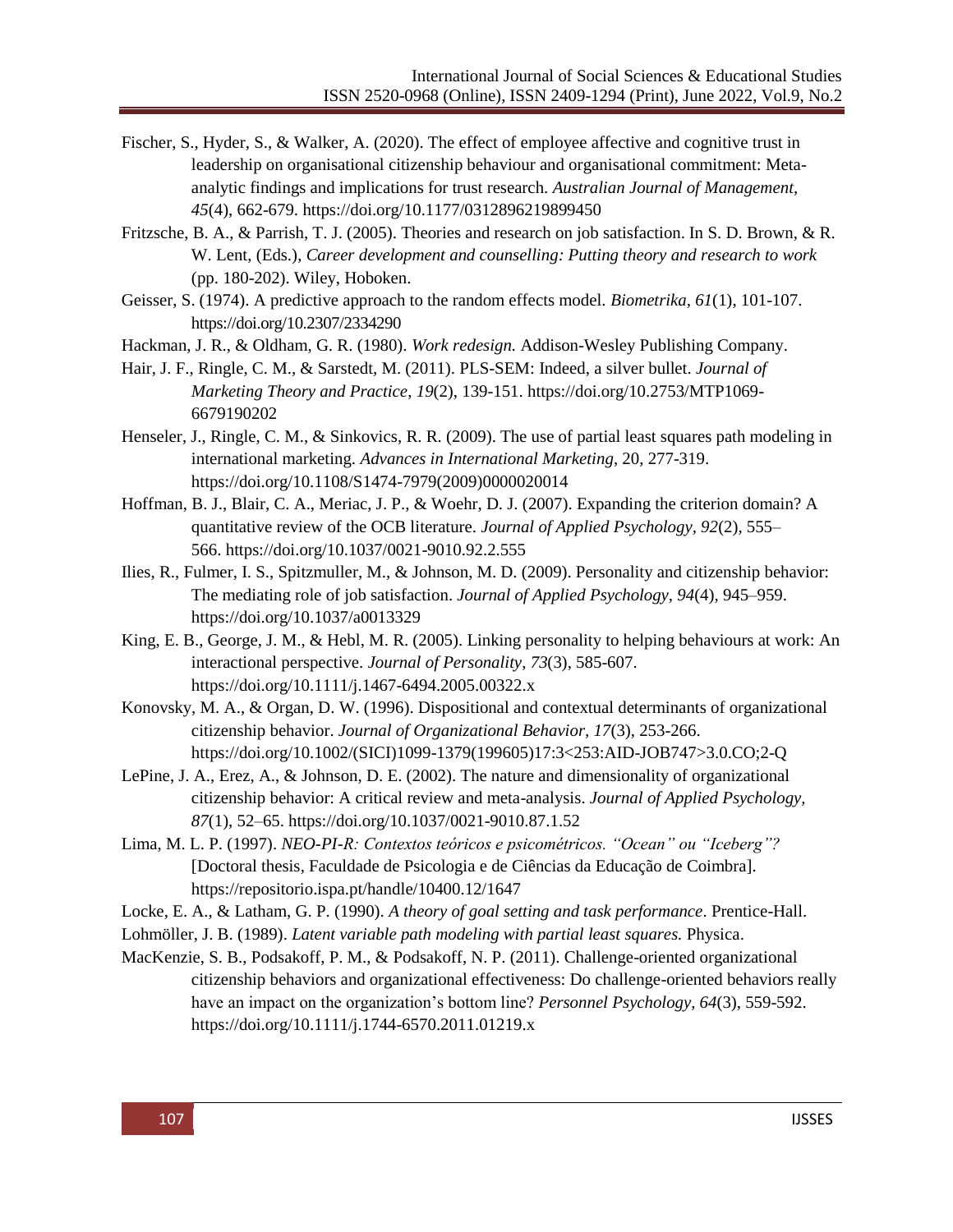- Mahmoud, A. B., Reisel, W. D., Fuxman, L., & Mohr, I., (2021). A motivational standpoint of job insecurity effects on organizational citizenship behaviors: A generational study. *Scandinavian Journal of Psychology, 62*(2), 267-275.<https://doi.org/10.1111/sjop.12689>
- Mardia, K. V. (1970). Measures of multivariate skewness and kurtosis with applications. *Biometrika*, 57, 519-530.<https://doi.org/10.2307/2334770>
- McClelland, D. C. (1987). *Human motivation.* Cambridge University Press.
- McCrae, R. R., & Costa, P. T., Jr. (1989). More reasons to adopt the five-factor model. *American Psychologist, 44*(2), 451-452.<https://doi.org/10.1037/0003-066X.44.2.451>
- McCrae, R. R., & John, O. P. (1992). An introduction to the five-factor model and its applications. *Journal of Personality, 60*(2), 175- 215[. https://doi.org/10.1111/j.1467-6494.1992.tb00970.x](https://doi.org/10.1111/j.1467-6494.1992.tb00970.x)
- Najari*, R.,* Ahmadi*, F.,* & Habibitabar*,* Z. (2011). Study of relationship between personality and organizational citizenship (OCB) in public organizations in Iran. *Interdisciplinary Journal of Contemporary Research in Business*, *3*(2), 472-483.
- Ng, L-P. Choong, Y-O., Lok, S. K., Tan, C-E., & Teoh, S-Y. (2021). Job satisfaction and organizational citizenship behaviour amongst health professionals: The mediating role of work engagement. *International Journal of Healthcare Management, 14*(3), 797-804. <https://doi.org/10.1080/20479700.2019.1698850>
- O'Brien, K. E., & Allen, T. D. (2008). The relative importance of correlates of organizational citizenship behavior and counterproductive work behavior using multiple sources of data. *Human Performance, 21*(1), 62-88.<https://doi.org/10.1080/08959280701522189>
- Ocampo, L., Acedillo, V., Bacunador, A. M., Balo, C. C., Lagdameo, Y. J., & Tupa, N. S. (2018). A historical review of the development of organizational citizenship behavior (OCB) and its implications for the twenty-first century. *Personnel Review, 47*(4), 821-862. <https://doi.org/10.1108/PR-04-2017-0136>
- Okediji, A. A., Esin, P. A., Sanni, K. B., & Umoh, O. O. (2009). The influence of personality characteristics and gender on organizational citizenship behaviour. *Global Journal of Social Sciences, 8*(2), 69-76.<https://doi.org/10.4314/gjss.v8i2.51584>
- Organ, D. W. (1990). The motivational basis of organizational citizenship behaviour. *Research in Organizational Behavior, 12*, 43-72.
- Organ, D. W. (1994). Personality and organizational citizenship behaviour. *Journal of Management*, *20*, 465-478. [https://doi.org/10.1016/0149-2063\(94\)90023-X](https://doi.org/10.1016/0149-2063(94)90023-X)
- Organ, D. W., & Lingl, A. (1995). Personality, satisfaction, and organizational citizenship behavior. *The Journal of Social Psychology, 135*(3), 339-350. <https://doi.org/10.1080/00224545.1995.9713963>
- Organ, D. W., & Ryan, K. (1995). A meta-analytic review of attitudinal and dispositional predictors of organizational citizenship behavior. *Personnel Psychology, 48*(4), 775-802. <https://doi.org/10.1111/j.1744-6570.1995.tb01781.x>
- Organ, D. W., Podsakoff, P. M., & Mackenzie, S. B. (2006). *Organizational citizenship behaviors its nature, antecedents and consequences*. Sage Publications.
- Organ, D. W. (1988). *Organizational citizenship behavior: The good soldier syndrome*. Lexington Books.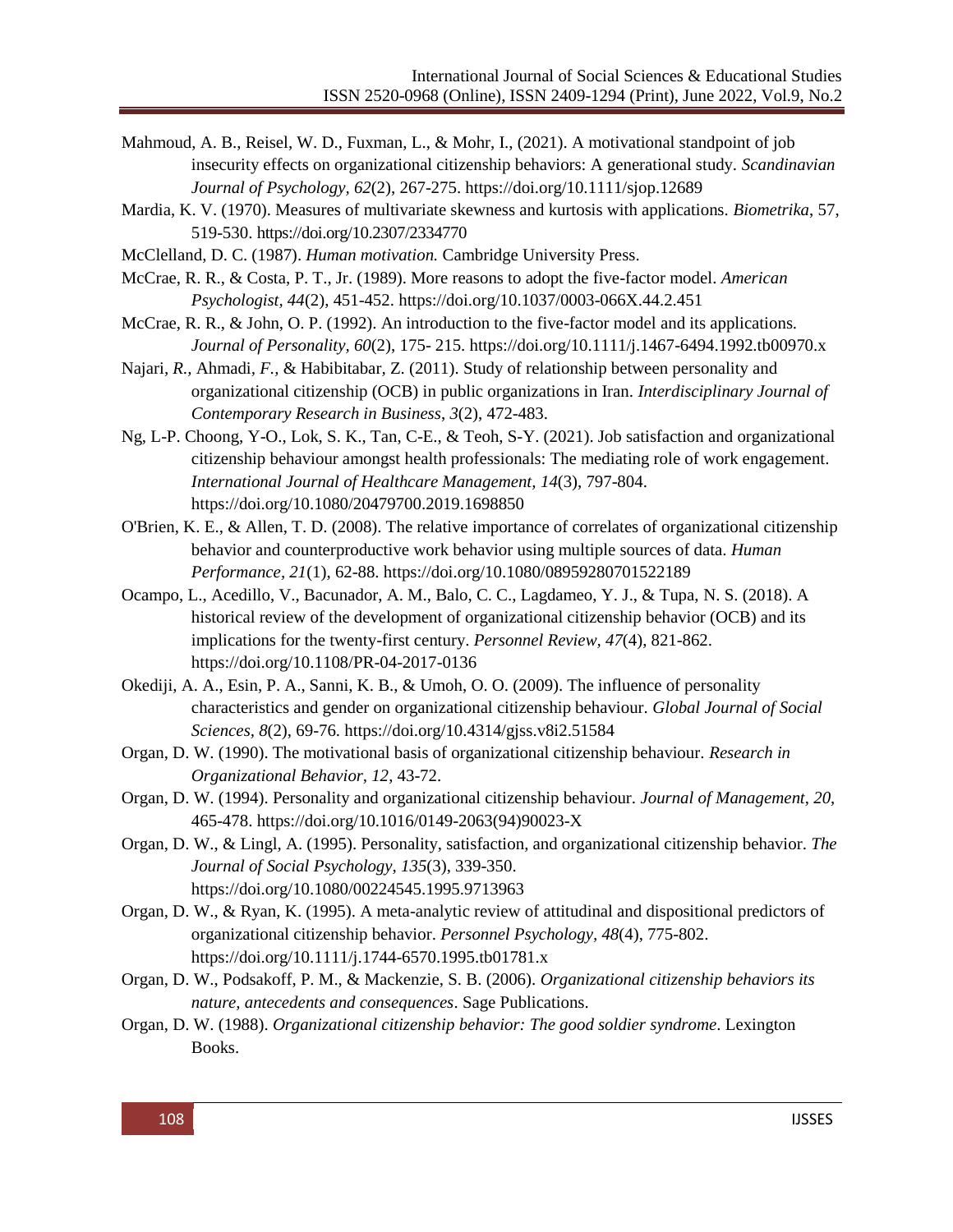- Pletzer, J. L., Oostrom, J. K., & Vries, R. E. (2021). HEXACO Personality and organizational citizenship behavior: A domain- and facet-level meta-analysis. *Human Performance*, *34*(2), 126-147.<https://doi.org/10.1080/08959285.2021.1891072>
- Podsakoff, N. P., Whiting, S. W., Podsakoff, P. M., & Blume, B. D. (2009). Individual- and organizational-level consequences of organizational citizenship behaviors: A meta-analysis. *Journal of Applied Psychology, 94*(1), 122-141. <https://doi.org/10.1037/a0013079>
- Podsakoff, P. M., MacKenzie, S. B., Paine, J. B., & Bachrach, D. G. (2000). Organizational citizenship behaviors: A critical review of the theoretical and empirical literature and suggestions for future research. *Journal of Management, 26*(3), 513-563. <https://doi.org/10.1177/014920630002600307>
- Rego, A. (2000). Os Motivos de sucesso, afiliação e poder: Desenvolvimento e validação de um instrumento de medida [The Reasons for achievement, affiliation and power: development and validation of a measuring instrument], *Análise Psicológica, 18*(3), 335-344.
- Rego, A. (2002). *Comportamentos de cidadania nas organizações* [Citizenship behaviors in organizations]*.* McGraw- Hill.
- Rezende, H. (2009). *A Liderança transformacional e transaccional e as suas influências nos comportamentos de cidadania organizacional* [Dissertação de mestrado, Instituto Superior de Ciências do Trabalho e da Empresa] [Transactional and transformational leadership and its influences on organizational citizenship behaviors].
- Rioux, S. M., & Penner, L. A. (2001). The causes of organizational citizenship behavior: A motivational analysis. *Journal of Applied Psychology, 86*(6), 1306-1314. [https://doi.org/10.1037/0021-](https://doi.org/10.1037/0021-9010.86.6.1306) [9010.86.6.1306](https://doi.org/10.1037/0021-9010.86.6.1306)
- Robertson, I. T., & Callinan, M. (1998). Personality and work behaviour. *European Journal of Work and Organizational Psychology*, *7*(3), 317-336. <https://doi.org/10.1080/135943298398736>
- Salvati, A., Batmani, F., Ahmadi, F., & Faraji, B. (2011). The role of personality in development of organizational citizenship behaviour. *Interdisciplinary Journal of Contemporary Research in Business, 3*(3), 225-234.
- Shang, C., Li, D., & Diao, Y. (2021). How career growth relates to organizational citizenship behavior directed at individuals and the organization. *Social Behavior and Personality: An International Journal*, *49*(10), e10736. <https://doi.org/10.2224/sbp.10736>
- Sylqa, D. (2020). Motivation of people- theoretical models and practices. *Business Management,* 2, 5-24.
- Tang, T., & Ibrahim, A. H. (1998). Antecedents of organizational citizenship behavior revisited: Public personnel in the United States and in the Middle East. *Public Personnel Management, 27*(4), 529-550.<https://doi.org/10.1177/009102609802700407>
- Taylor, F. W. (1960). *Princípios de administração científica* (4ª ed.). Atlas.
- Tett, R. P., Jackson, D. N., & Rothstein, M. (1991). Personality measures as predictors of job performance: A meta-analytic review. *Personnel Psychology, 44*(4), 703-742. <https://doi.org/10.1111/j.1744-6570.1991.tb00696.x>
- Torlak, O., & Koc, U. (2007). Materialistic attitude as an antecedent of organizational citizenship behaviour. *Management Research News, 30*(8), 581-596. <https://doi.org/10.1108/01409170710773715>